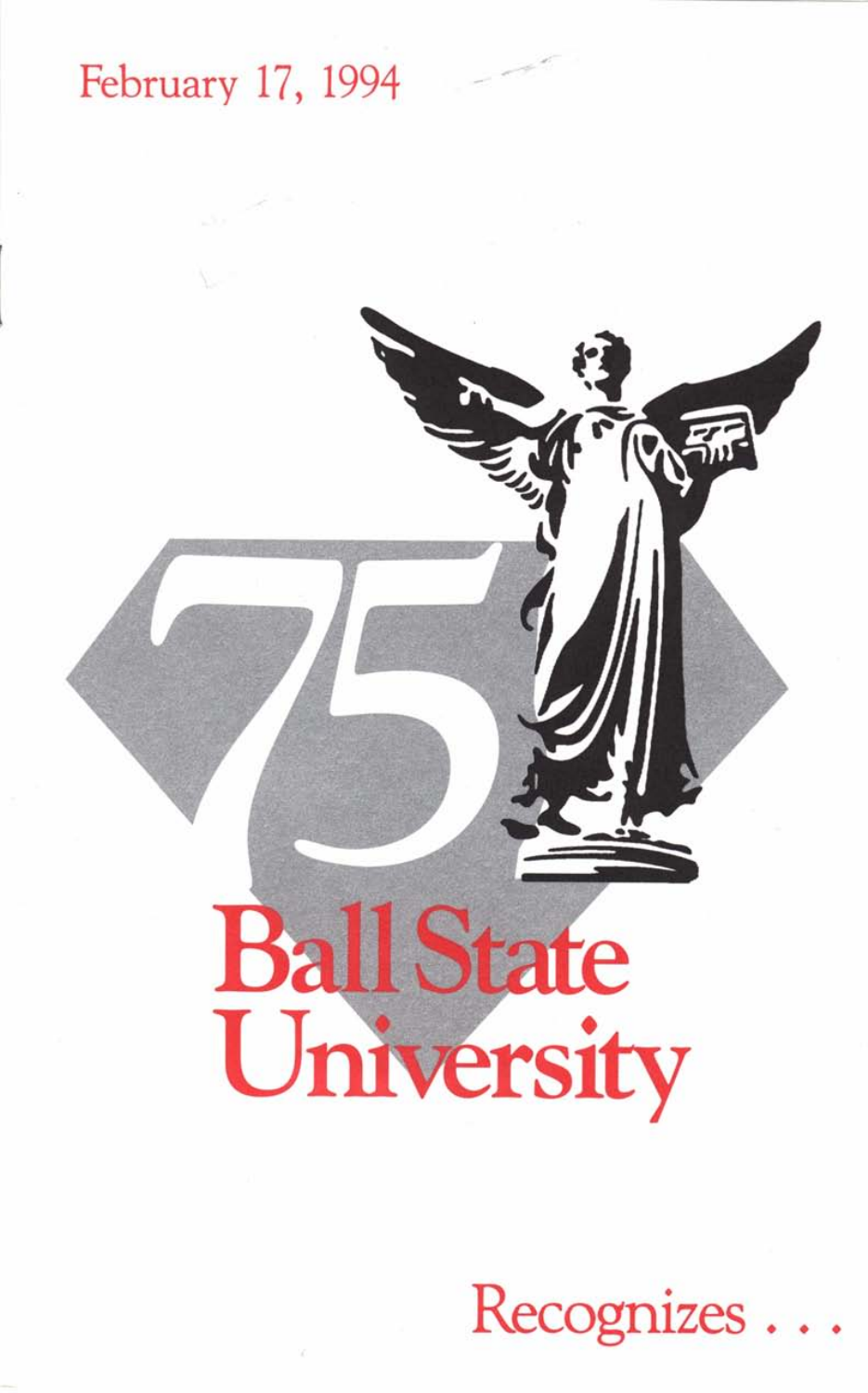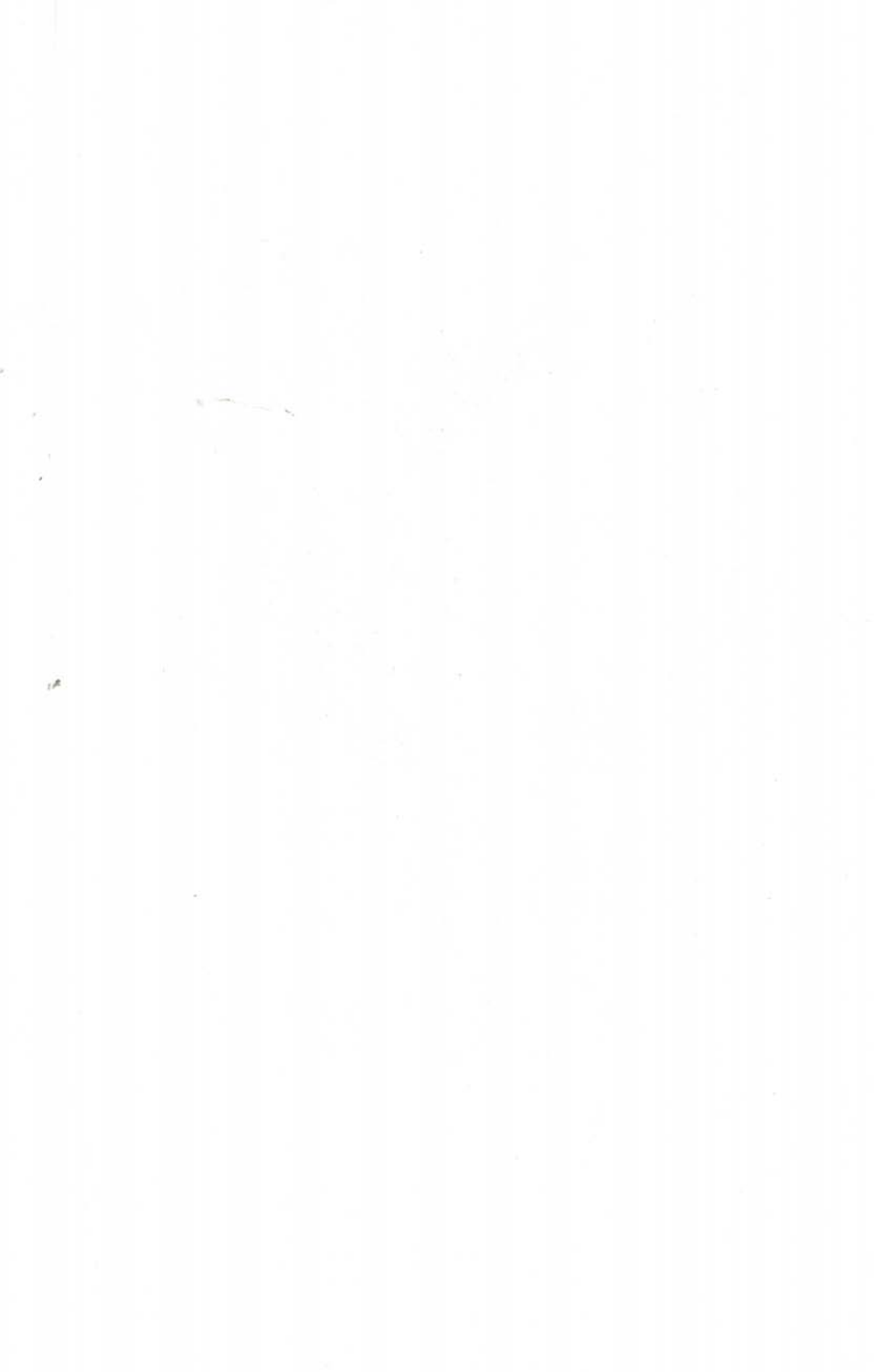# **Recognition** *Luncheon*

*Cardinal Hall L. A. Pittenger Student Center* 

# *Presiding*

John *E.* Worthen, *President Ball State University* 

## Music

*Musical* Arts *Woodwind* Quintet *Julia Larson, flute*  Carrie *Vecchione, oboe Caroline Hartig, clarinet Keith Sweger, bassoon Fred Ehnes, French* horn

# *Menu*

*Hot Chicken Salad Fresh* Fruit *Orange Rolls Chocolate Squares* a *la mode*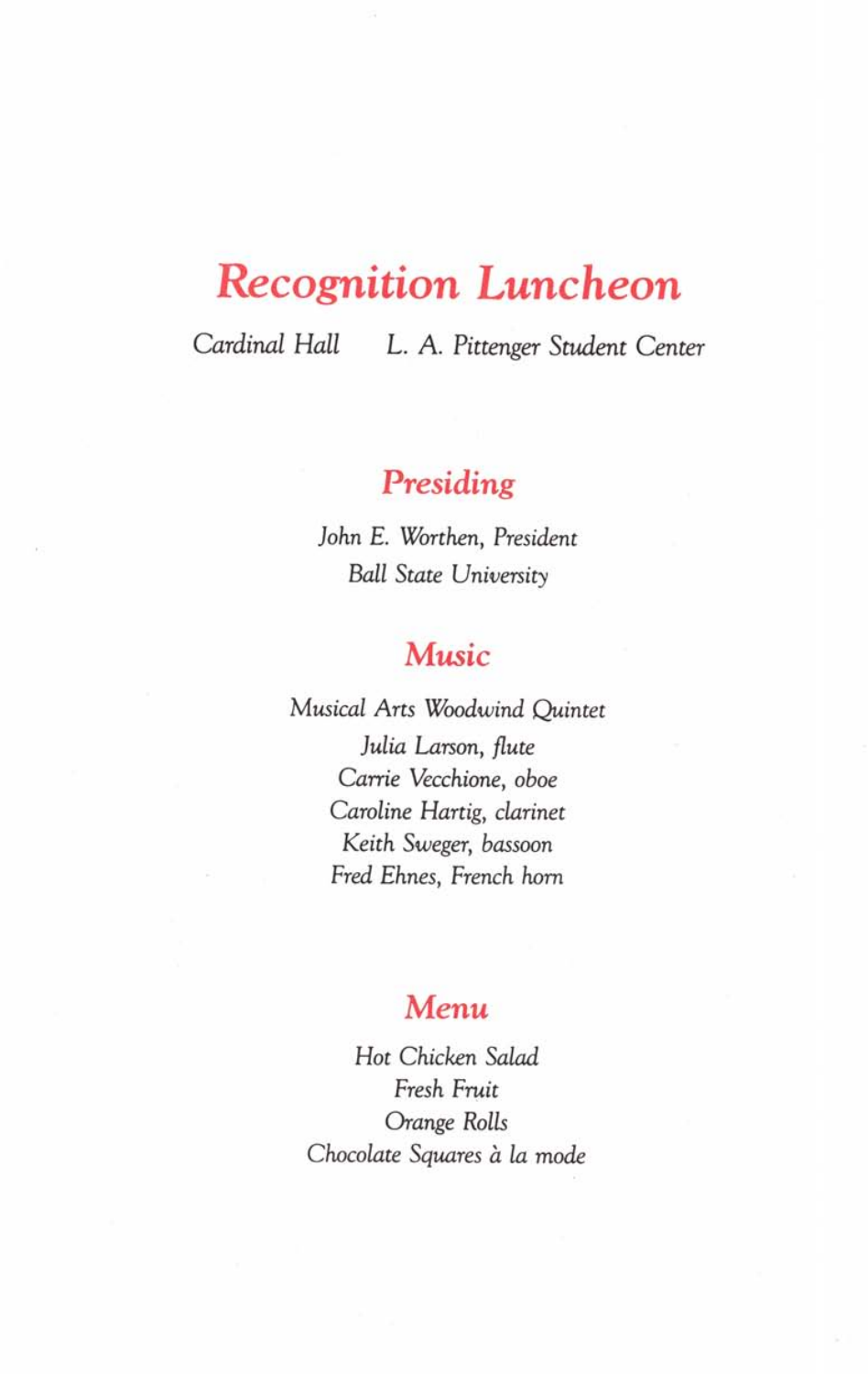## **Thirty-Five** *Years of Service*

#### **Lead Crystal** *Bookends*

M. *Ellen Lacey Edward E.* Lyon *Thomas A. Ray Frances* M. *Rippy Earl* C. *Yestingsmeier* 

# **Thirty** *Years* **of Service**

#### **Clock**

*James K. Danglade Thomas* L. *DeWitt Patsy* A. *Donn Wyman E. Fischer Paul* C. *Gast Marvin R.* Gray *George W. Jones*  Mary *Alice Lanning Jack S. McFarland Peggy E. Ransom Alice I. Robold B. K.* Swartz, Jr. Ann L. *Talley*  Arno F. *Wittig*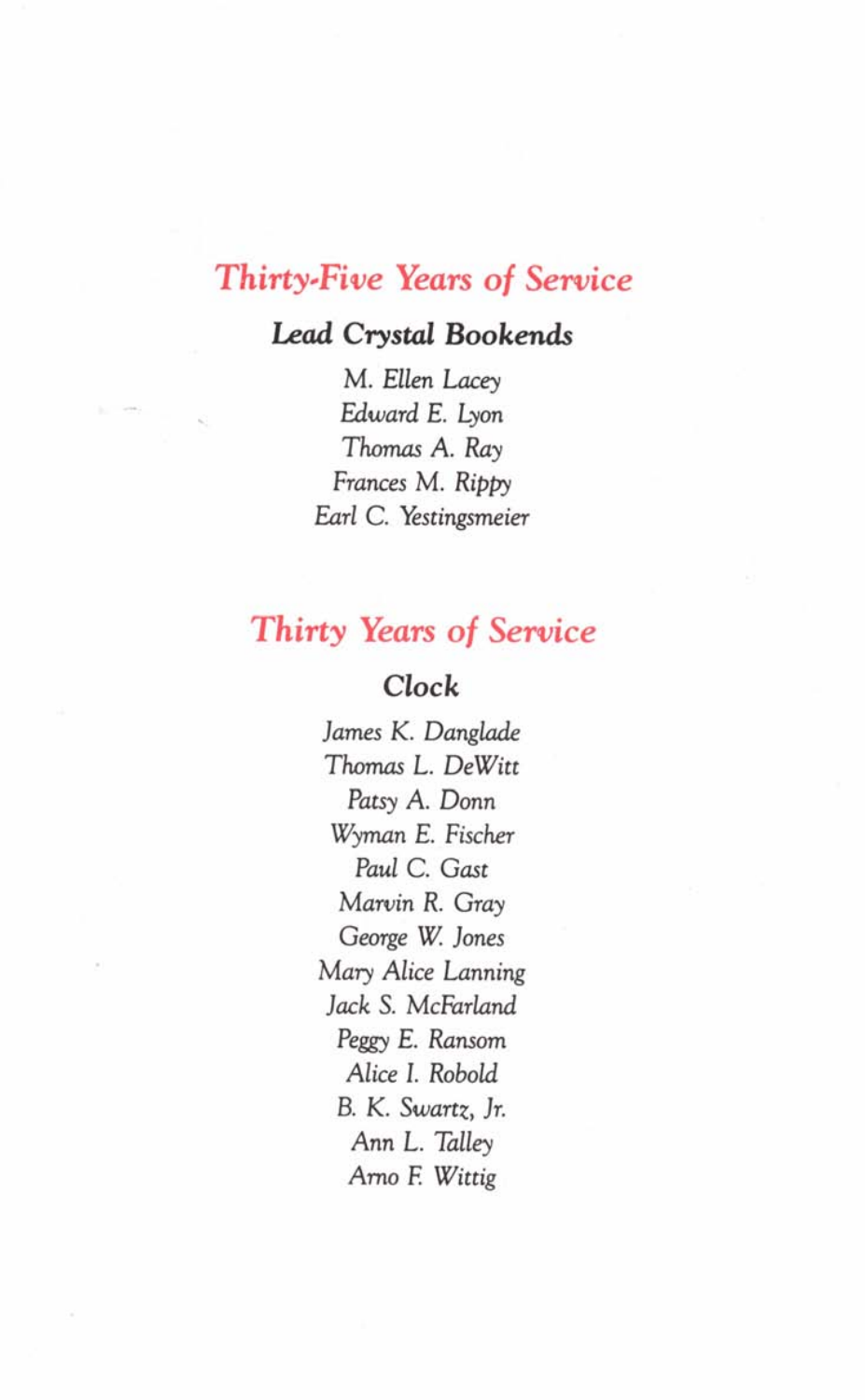### *Twenty-Five Years of Service*

#### *Cardinal* **Pin**

*Mir Masoom Ali David B. Annis Linda* F *Annis Nikki A. Assmann Ralph E. Baker*  You-Yuh *Kuo John R. Barber Harold* L. *Caldwell*  John F *Clouse Kenneth* M. *Davis Lambert H. Deckers Anthony* 0. *Edmonds Robert K. Fritz Lewis E. Gillespie Jane* A. Ginther *Gerald Goldstone Lawrence J. Graham Stanley Grossman James W. Hardin John J. Hill* 

*Alan* C. *English Bruce E.* Partner *Richard* M. *Henak*  Harolyn F *Vanevery Bruce W. Hozeski Roger* L. *Hutchinson Albert* H. *Jones William L. Kramer Pang-Fai Ma Elizabeth J.* Mackey *Jerre* L. *McManama John H. Meiser David* C. Morris Frank W. Owens *Oswald Petrucco*  Charles *A. Ridgeway*  Jerry L. *Rushton Alan* C. *Samuelson Thomas R. Tomlinson Milton* M. *Underkoffler Donald E. Van* Meter *Philip G. Vanevery*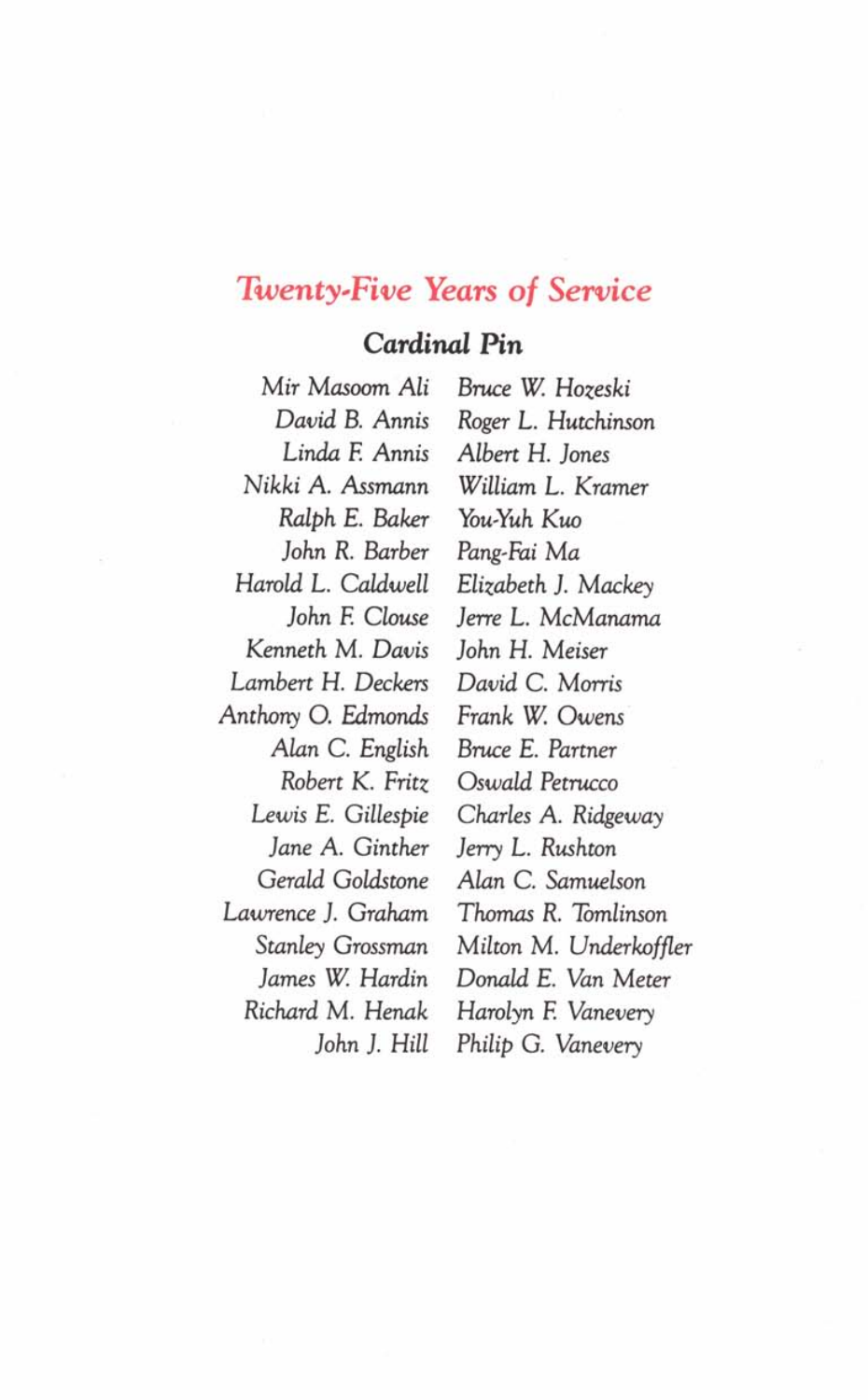## **Twenty** *Years of Service*

#### **China** *Plate*

*Jane* E. *Adams Charles W. Barnett Ronald* G. *Bullock Rodney E. Davis Clarence R. Deitsch Phillip* S. Ewart *William* J. Fink *Donald W. Gilman, Jr. George* F. *Flanks Jeannine A. Harrold Linda* S. *Heady* 

 $n<sup>2</sup>$ 

*Robert J. Koester Judith* G. Koor Sandra W. Marsh *John R. Meadows*  Erwin C. *Mueller Joan S. Osgood James A. Poteet Sandra* L. *Swanger-Canter Carla A. Wilhoite*  Henry C. *Womack Abera Zegeye*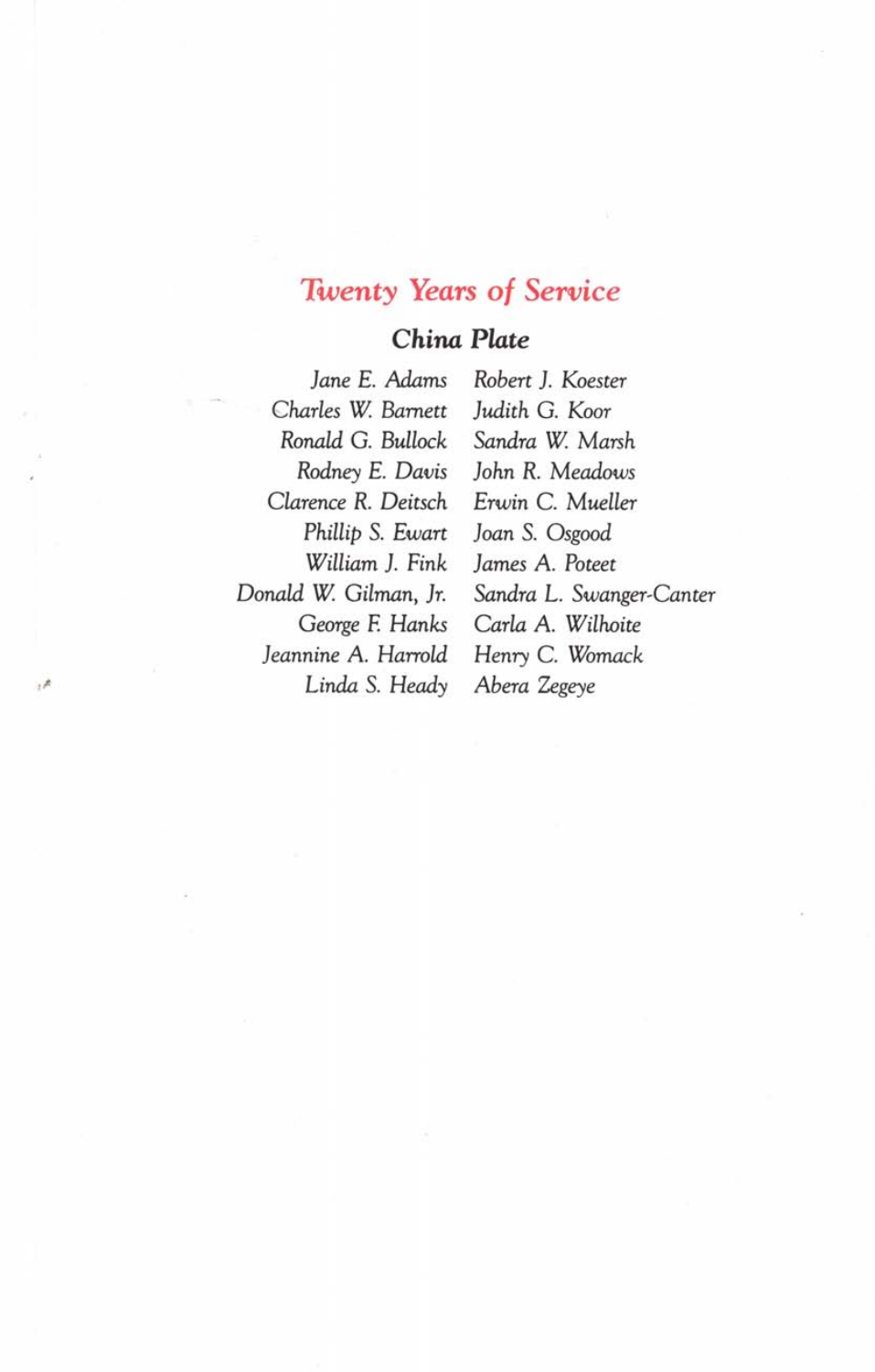# *Fifteen Years* of Service

#### *Desk Accessory*

*Nazim Ahmed*  Sheryl *Alley Richard Aquila Joyce Baldwin Gary Crawley Robert Fischer Jeffrey Hall James Hightower James Jacquette Lathrop Johnson Edward Kadletz Judy Kousari Krishna Mantripragada Wayne* Meyer Marilyn *Ryan Laura Seibold-Caudill Alice Spangler Ronald Spangler Alvin Palmer Michael Wood*